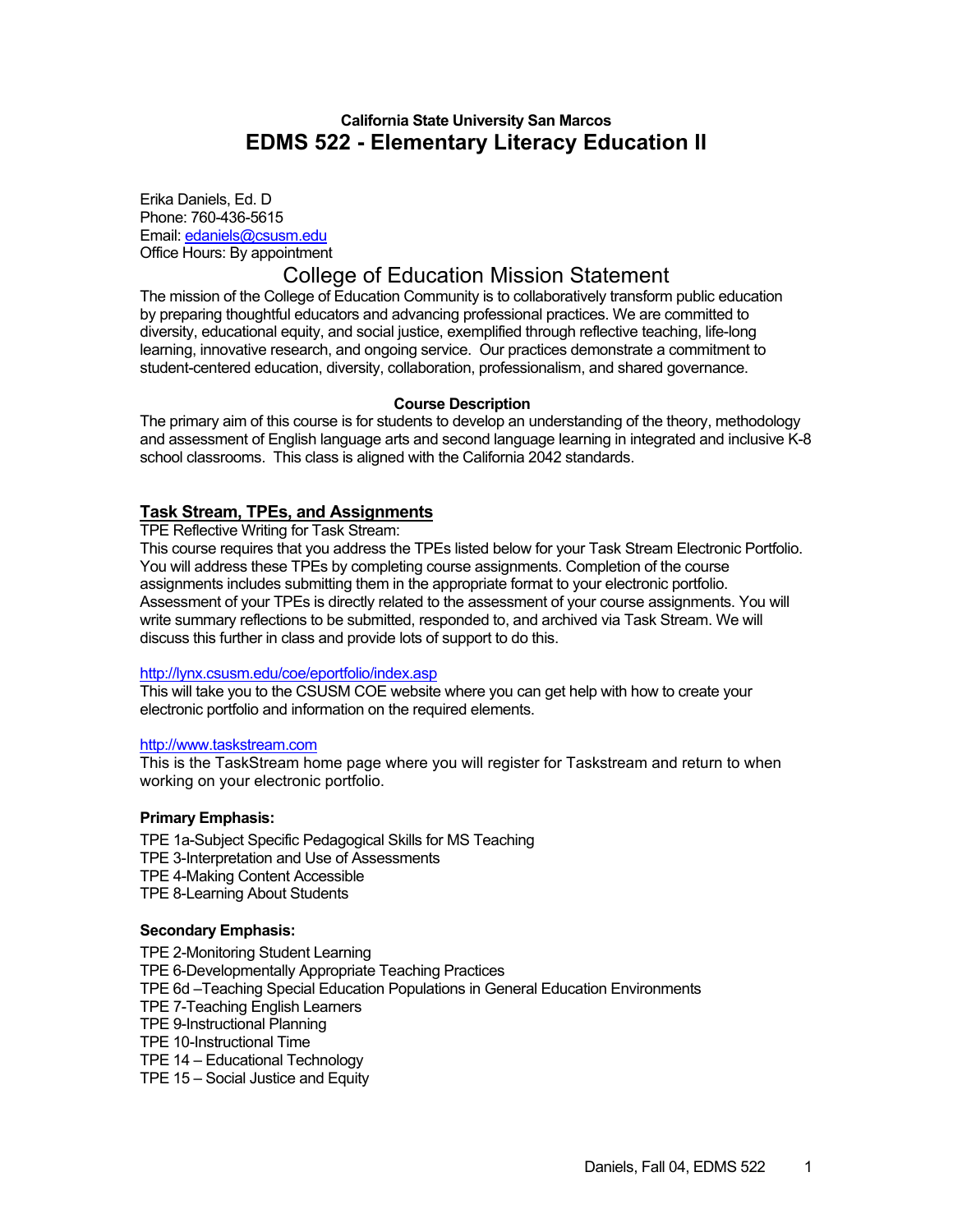## **OBJECTIVES**

### **KNOWLEDGE**

Students will:

- gain an understanding of how a first and second language is acquired.
- gain an understanding of the reading process its relationship to thought, language and learning.
- gain an understanding of how people learn to read and write in their first and second language
- become familiar with current approaches to the teaching of reading and writing and the theoretical bases of such approaches.
- become familiar with current approaches to the teaching of reading and writing in culturally and linguistically diverse elementary school classrooms
- become familiar with classroom diagnostic techniques and evaluation procedures.
- become familiar with current approaches to the teaching of reading and writing to children with special learning needs

## **SKILLS**

Students will:

- become sensitive observers of children's language using behaviors.
- analyze children's reading and writing behavior as a basis for making instructional decisions
- translate the results of formal and informal assessment of children's reading and writing behaviors into instructional plans
- develop the ability to select appropriate materials and instructional strategies to meet the individual needs of students
- learn how to organize the classroom for teaching reading and writing to culturally and linguistically diverse populations.

## **ATTITUDES AND VALUES**

Students will:

- develop an appreciation for the natural language abilities children possess for processing and producing print
- develop an appreciation for the need and value of integrating reading and writing into all areas of the curriculum
- affirm the importance of a rich environment for developing an effective language arts program.
- develop a sensitivity to and appreciation for culturally and linguistically diverse learners.
- develop a sensitivity to and appreciation for children with special learning needs
- develop an appreciation for the importance of reading and writing for their own personal and professional growth
- develop a respect for each student, his/her abilities and background and the student's right to instruction that meets his or her individual needs.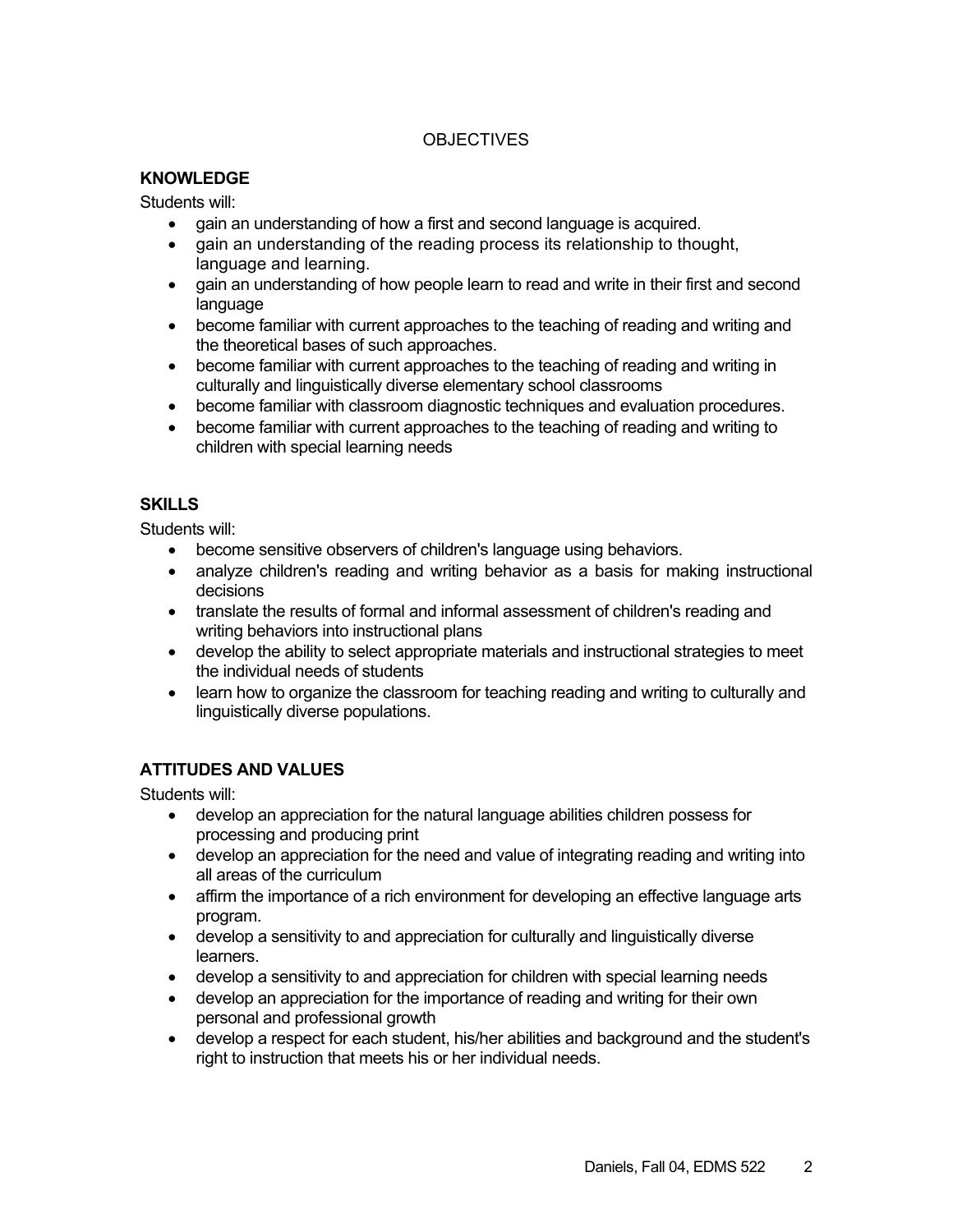# COURSE TEXTS

- **Fearn, L. & Farnan, N. (2001).** *Interactions: Teaching writing and the language arts.* **Boston: Houghton Mifflin Company.**
- **Moore, D., Moore, S., Cunningham, P., & Cunningham, J. (2003)** *Developing readers and writers in the content areas; K-12.* **Boston: Allyn and Bacon.**
- **Case study packet**
- Johns, J. *Johns' reading inventory* (Optional)
- Tompkins, G. Literacy in the 21<sup>st</sup> century. (You should already have this from EDMS 521).
- Cunningham, P. & Allington, R. *Classrooms that work: They can all read and write.* (You should already have this from EDMS 521).

#### **Choose ONE of the following professional texts:**

- Beers, K. (2002). *When kids can't read; What teachers can do.* Portsmouth, NH: Heinemann...
- Hoyt, L. (2002). *Make it real.* Portsmouth, NH: Heinemann.
- Lane, B. (1993). *After THE END: Teaching and learning creative revision.*  Portsmouth, NH: Heinemann
- Ray, K. (2004). *About the authors: Writing workshop with our youngest writers.*  Portsmouth, NH: Heinemann.
- Ray, K. (2001). Writing workshop: Working through the hard parts (and they're all hard parts). Illinois: National Council of Teachers of English.

#### **Other Useful Resources**

- Allen, J. (1999). Words, words, words: Teaching vocabulary in grades 4-12. Stenhouse (and any other books by Janet Allen)
- Bear, D., Invernizzi, M., Templeton, S., & Johnston, F. (2000). Words their way: Word study for phonics, vocabulary, and spelling instruction (2nd ed.). Prentice Hall.
- Cunningham, P., Hall, D., & Sigmon, C. (1999). *The teacher's guide to the four blocks: A multimethod, multilevel framework for grades 1-3.* Greensboro, NC: Carson-Dellosa.
- Fletcher, R. & Portalupi, J. (1998). *Craft lessons: Teaching writing K-8.* Stenhouse.
- Fletcher, R. & Portalupi, J. (1998). *Nonfiction craft lessons: Teaching writing K-8.*  Stenhouse.
- Fountas, I.C. and Pinnell, G.S. (2001). *Guiding readers and writers grades 3-6: Teaching comprehension, genre, and content literacy.* Portsmouth, NH: Heinemann.
- Fountas, I.C. and Pinnell, G.S. (1996), *Guided reading: Good first teaching for all children.* Portsmouth, NH: Heinemann.
- Keene, Ellin & Zimmerman, Susan. (1997). *Mosaic of thought*. Heinemann.
- Routman, R. (2002). *Reading essentials: The specifics you need to teach reading well.*  Portsmouth, NH: Heinemann.

# ASSIGNMENTS

| Writing lesson plan                      | 25 points |
|------------------------------------------|-----------|
| <b>Case study</b>                        | 35 points |
| <b>Reading responses</b>                 | 20 points |
| <b>Field observations</b>                | 10 points |
| <b>Participation and professionalism</b> | 10 points |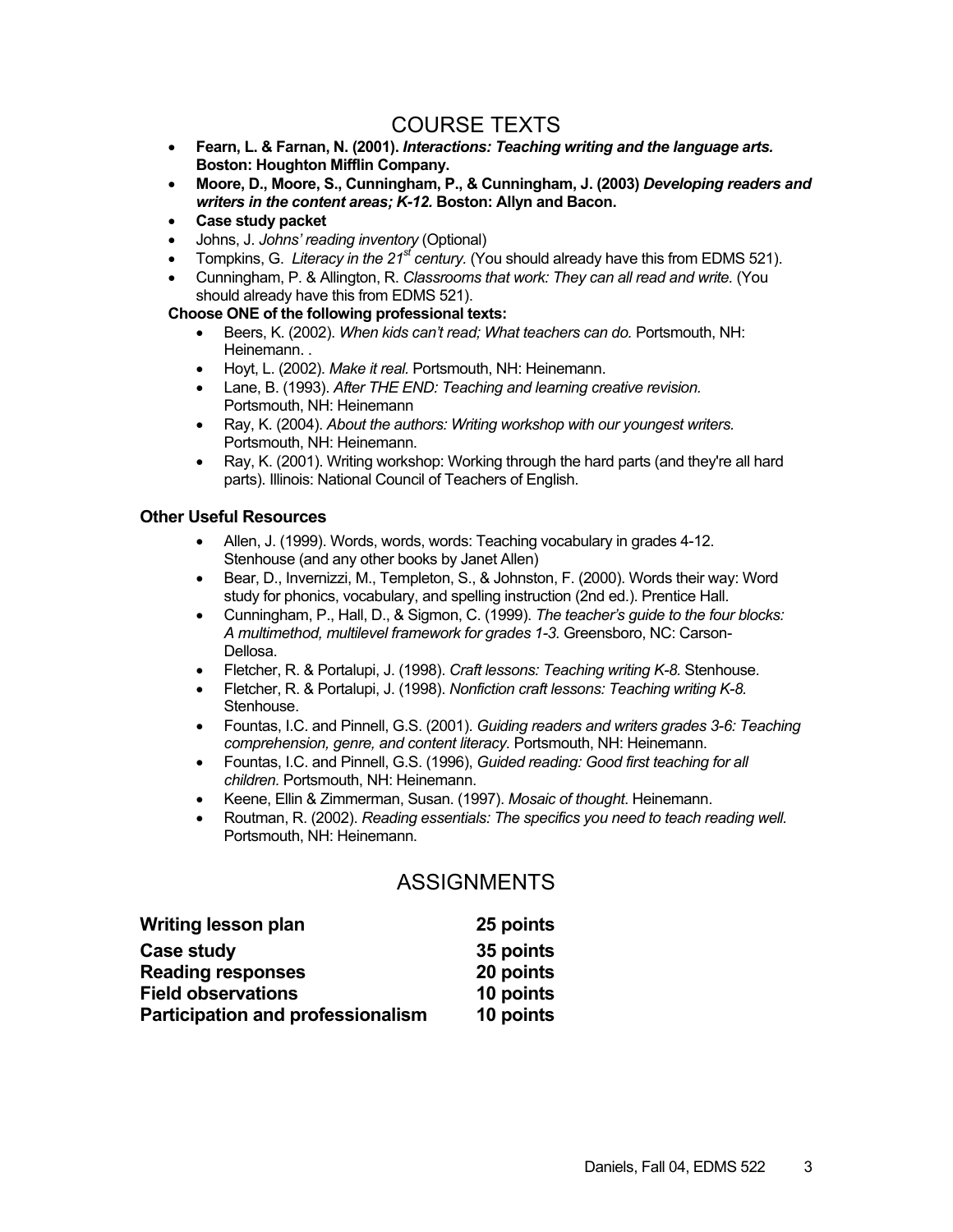# **Writing Strategy Lesson Plan (25 points)**

You will write and present a writing strategy lesson plan that takes into account student needs. It can be a mini-lesson, direct instruction, inquiry, or any other format you choose. Make your lesson active, interesting, fun and meaningful. Be sure to identify which writing standard(s) from the English Language Arts framework is the focus of your objectives. Examples of possible strategies include:

- Making transitions between paragraphs
- Editing
- Using commas
- Writing paragraphs
- Beginning a piece of writing
- Organizing information while you write
- Relating what you are writing to what you already know
- Writing the main idea of a story
- Identifying patterns in a text
- Using graphic organizers to write
- Poetry

*Keep in mind when writing your lesson*: What is the purpose of your lesson? How does it relate to real reading and/or writing? What are your learning goals? How are they aligned with the CA Reading/Language Arts standards? How will you present the lesson (instructional strategies, resource materials, time frame)? How will you group students for the lesson? How will you assess your students? What accommodations will you provide for students who need additional help?

*Non-negotiables*: 1) Your lesson must address the needs of mainstream students, second language learners, struggling students, and accelerated students. Scaffolding for struggling students and ELLs as well as enrichment for accelerated students (both EO and ELL) must be evident in your lesson. 2) You must first identify which CA content standards will drive your lesson, then identify which assessments will allow the students to demonstrate mastery of those standards, and finally explain the instructional activities designed to move the students to mastery. Standard(s), assessment(s), instructional activities MUST be closely connected.

### **Case Study (35 points)**

See the directions in the case study packet. We will discuss this assignment in depth in class.

# *Reading Responses (20 points)*

You will keep a journal with all of your reading responses. Complete the readings and the responses BEFORE each class session. Use as many of the response techniques that we have learned or that you have observed as possible.

#### **Field Observations (10 points)**

While observing in your classrooms, look for evidence of the following processes:

- Comprehension instruction for expository texts
- Content reading and writing lesson(s)
- Writing instruction
- Writing assessment
- Literary response and analysis of expository texts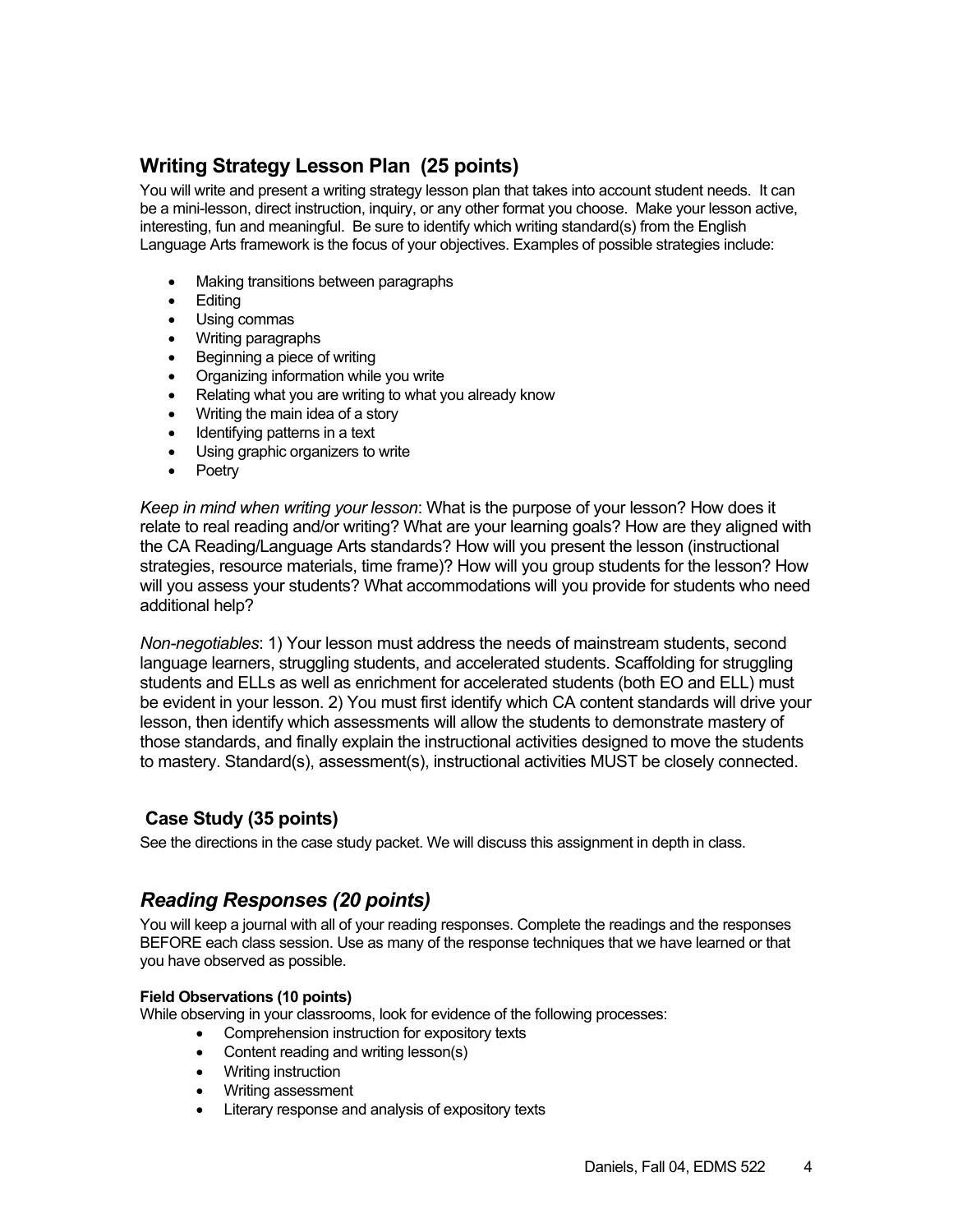- Student independent reading
- Integration of reading, writing, and oral language instruction and processes

You do not have to observe a separate lesson on each of the above areas. You might see evidence on bulletin boards or in student work or you might observe more than one area during a single lesson. Document your observations and reflections/analyses in whatever mode best fits your learning style. *Important:* **You must describe what you see and what you think. Your reflection/analysis is the most important part of this assignment.** 

#### **Thoughtful Participation and Professionalism (10 points)**

As teachers you will need to articulate your beliefs, advocate for students, and defend your decisions to parents, administrators, and the public. Begin practicing in our classroom. We expect you to participate in both large group and small group discussions, attend class on time, and otherwise act as you would in a professional learning situation.

## *Resource Notebook*

Continue to compile your RICA resource notebook. You will not turn this in for a grade, but I highly recommend that you continue to collect materials, handouts, and resources from our class and from your observations.

# Grading Scale

 $94 - 100\% = A$  $90 - 93\% = A$  $88 - 89\% = B +$  $84 - 87\% = B$  $80 - 83\% = B$  $78 - 79\% = C +$ 

# COE Attendance Policy

Due to the dynamic and interactive nature of courses in the College of Education, all students are expected to attend all classes and participate actively. At a minimum, students must attend more than 80% of class time, or s/he may not receive a passing grade for the course at the discretion of the instructor.

A good student is one who adheres to standards of dependability and promptness. If you miss more than two class sessions or are late or leave early by 15 minutes for more than three sessions, you cannot receive an A. If you miss more than three class sessions, you cannot receive a B. Late assignments will be penalized by a 5% deduction in points for each weekday late. After two weeks, late assignments will be given a zero. If you have extraordinary circumstances in your life which will impact your assignments, please let me know. I want you to be able to stay in school and succeed. If you have any questions or concerns, please feel free to speak with me about them.